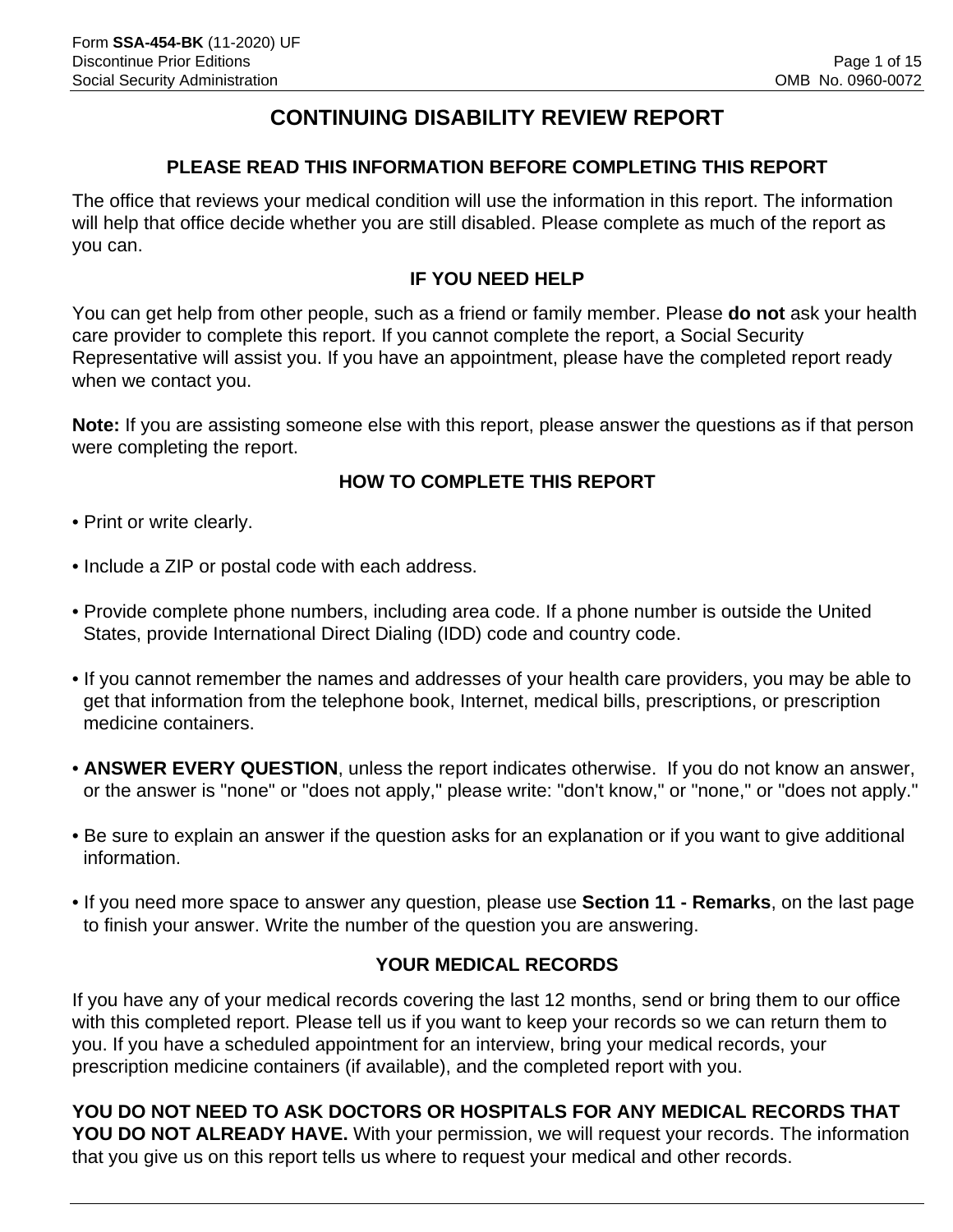#### **Privacy Act Statement Collection and Use of Personal Information**

Sections 205(a), 221(i), 223(d), 1614(a), 1631(e), and 1633(c) of the Social Security Act, as amended, allow us to collect this information. Furnishing us this information is voluntary. However, failing to provide all or part of the information may prevent an accurate and timely decision on any claim filed.

We will use the information to determine eligibility for benefits. We may also share your information for the following purposes, called routine uses:

- To applicants, claimants, prospective applicants or claimants, other than the data subject, their authorized representatives or representative payees to the extent necessary to pursue Social Security claims and to representative payees when the information pertains to individuals for whom they serve as representative payees, for the purpose of assisting Social Security Administration (SSA) in administering its representative payment responsibilities under the Act and assisting the representative payees in performing their duties as payees, including receiving and accounting for benefits for individuals for whom they serve as payees; and
- To private medical and vocational consultants for use in making preparation for, or evaluating the results of, consultative medical examinations or vocational assessments which they were engaged to perform by SSA or a State agency acting in accord with sections 221 or 1633 of the Act.

In addition, we may share this information in accordance with the Privacy Act and other Federal laws. For example, where authorized, we may use and disclose this information in computer matching programs, in which our records are compared with other records to establish or verify a person's eligibility for Federal benefit programs and for repayment of incorrect or delinquent debts under these programs.

A list of additional routine uses is available in our Privacy Act System of Records Notices (SORN) 60-0089, entitled Claims Folders System, as published in the Federal Register (FR) on April 1, 2003, at 68 FR 15784, and 60-0320, entitled Electronic Disability Claim File, as published in the FR on December 22, 2003, at

68 FR 71210. Additional information and a full listing of all our SORNs are available on our website at <www.ssa.gov/privacy>.

### **Paperwork Reduction Act Statement**

This information collection meets the requirements of 44 U.S.C. § 3507, as amended by section 2 of the Paperwork Reduction Act of 1995. You do not need to answer these questions unless we display a valid Office of Management and Budget (OMB) control number. We estimate that it will take about 60 minutes to read the instructions, gather the facts, and answer the questions. *Send only comments regarding this burden estimate or any other aspect of this collection, including suggestions for reducing this burden to: SSA, 6401 Security Blvd, Baltimore, MD 21235-6401.* 

**SEND OR BRING THE COMPLETED REPORT TO YOUR LOCAL SOCIAL SECURITY OFFICE, THE NEAREST U.S. EMBASSY OR CONSULATE OFFICE. Office addresses are listed under U.S. Government agencies in your telephone directory or you may call 1-800-772-1213 (TTY 1-800-325-0778) for the address.** 

 **AFTER COMPLETING THIS FORM, REMOVE THIS SHEET AND KEEP IT FOR YOUR RECORDS.**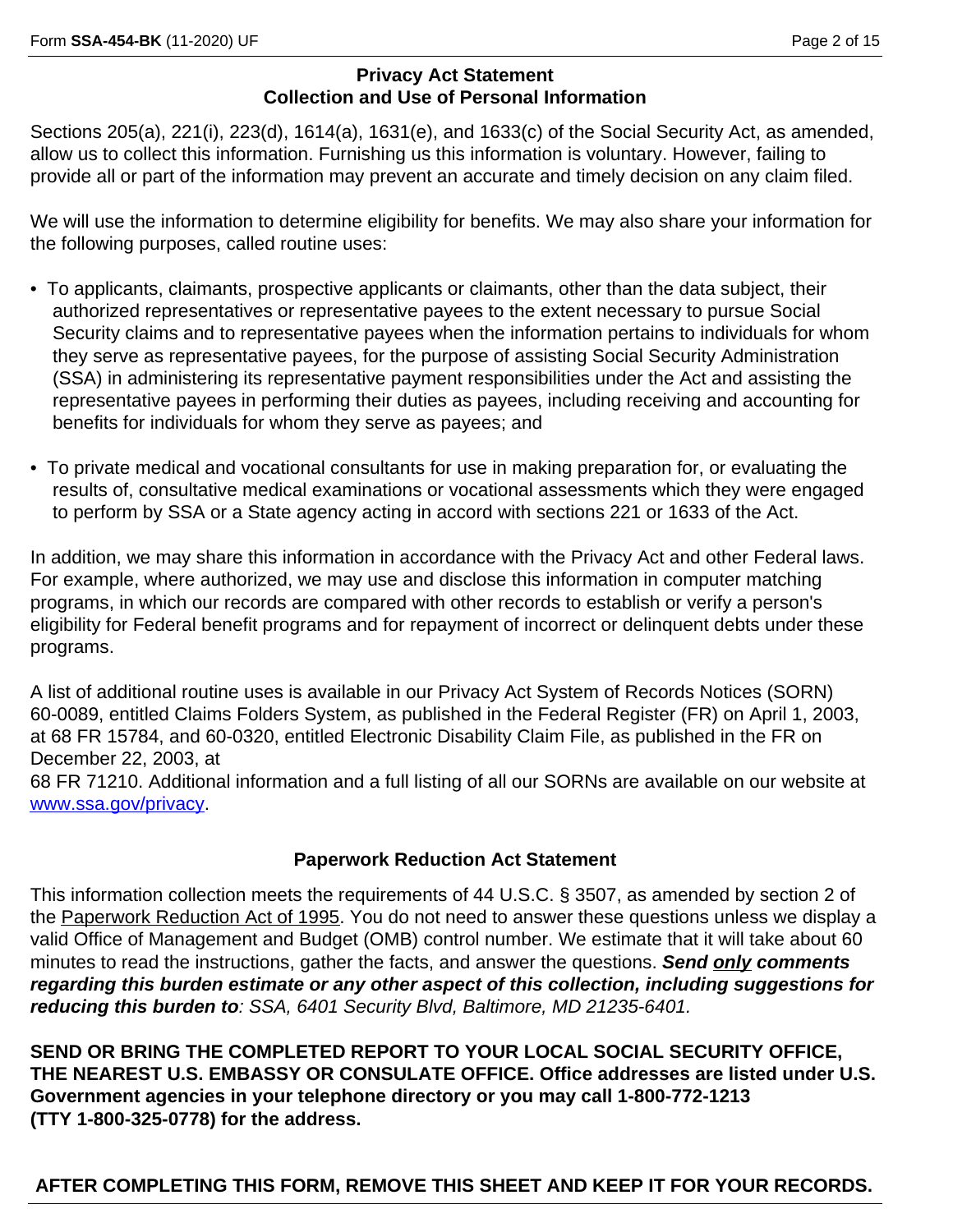## **CONTINUING DISABILITY REVIEW REPORT**

| For SSA Use Only - Do not write in this box.                                                                                                                                                                                             |                             |                |                                                     |             |            |
|------------------------------------------------------------------------------------------------------------------------------------------------------------------------------------------------------------------------------------------|-----------------------------|----------------|-----------------------------------------------------|-------------|------------|
| Date of your last medical disability decision:                                                                                                                                                                                           |                             |                |                                                     |             |            |
| <b>Claim Number:</b>                                                                                                                                                                                                                     |                             | Number Holder: |                                                     |             |            |
| <b>DIB</b><br><b>TITLE II</b><br>Types of Case(s):                                                                                                                                                                                       | <b>DWB</b>                  | <b>CDB</b>     | FZ<br>$\Box$                                        | <b>ESRD</b> | <b>HIB</b> |
| (Check all that apply) TITLE XVI<br>DI                                                                                                                                                                                                   | DS                          | DC             | BI                                                  | <b>BS</b>   | <b>BC</b>  |
| If you are filling out this report for the disabled person, please provide information about him or her. When<br>a question refers to "you", "your", or the "disabled person", it refers to the person receiving disability<br>benefits. |                             |                |                                                     |             |            |
| <b>SECTION 1 - INFORMATION ABOUT THE DISABLED PERSON</b>                                                                                                                                                                                 |                             |                |                                                     |             |            |
| <b>1.A. NAME (First, Middle Initial, Last)</b>                                                                                                                                                                                           |                             |                | <b>1.B. SOCIAL SECURITY NUMBER</b>                  |             |            |
| 1.C. MAILING ADDRESS (Street or PO Box) Include apartment number if applicable                                                                                                                                                           |                             |                |                                                     |             |            |
| <b>CITY</b>                                                                                                                                                                                                                              |                             |                | STATE/Province ZIP/Postal Code COUNTRY (if not USA) |             |            |
| 1.D. RESIDENT ADDRESS (Street or PO Box) Include apartment number if applicable                                                                                                                                                          |                             |                |                                                     |             |            |
| <b>CITY</b>                                                                                                                                                                                                                              |                             |                | STATE/Province ZIP/Postal Code COUNTRY (if not USA) |             |            |
| <b>1.E.</b> DAYTIME PHONE NUMBER, including area code, and the IDD and country codes if you live outside<br>the USA or Canada.                                                                                                           |                             |                |                                                     |             |            |
| <b>Phone Number:</b>                                                                                                                                                                                                                     |                             |                |                                                     |             |            |
| Check this box if you have a phone or a number where we can leave a message                                                                                                                                                              |                             |                |                                                     |             |            |
| 1.F. ALTERNATE PHONE NUMBER, including area code where we may reach you, if any.                                                                                                                                                         |                             |                |                                                     |             |            |
| <b>Alternate Phone Number:</b>                                                                                                                                                                                                           |                             |                |                                                     |             |            |
| <b>NO</b><br>1.G. Can you speak and understand English?<br>YES                                                                                                                                                                           |                             |                |                                                     |             |            |
| If NO, what language do you prefer?                                                                                                                                                                                                      |                             |                |                                                     |             |            |
| If you cannot speak and understand English, we will provide an interpreter free of charge.                                                                                                                                               |                             |                |                                                     |             |            |
| 1.H. Can you read and understand English?                                                                                                                                                                                                |                             |                | <b>YES</b>                                          |             | NO         |
| 1.I. Can you write more than your name in English?                                                                                                                                                                                       |                             |                | <b>YES</b>                                          |             | <b>NO</b>  |
| 1.J. Have you used any other names on your medical or educational records in the last 12 months?                                                                                                                                         |                             |                |                                                     |             |            |
| Examples are maiden name, other married names, or nickname.                                                                                                                                                                              |                             | <b>YES</b>     |                                                     | NO          |            |
| If YES, please list                                                                                                                                                                                                                      |                             |                |                                                     |             |            |
|                                                                                                                                                                                                                                          | <b>SECTION 2 - CONTACTS</b> |                |                                                     |             |            |
| Give the name of a friend or relative (other than your doctors) we can contact who knows about your<br>medical conditions, and can help you with your case.                                                                              |                             |                |                                                     |             |            |
| 2.A. NAME (First, Middle Initial, Last)                                                                                                                                                                                                  |                             |                | 2.B. Relationship to Disabled Person                |             |            |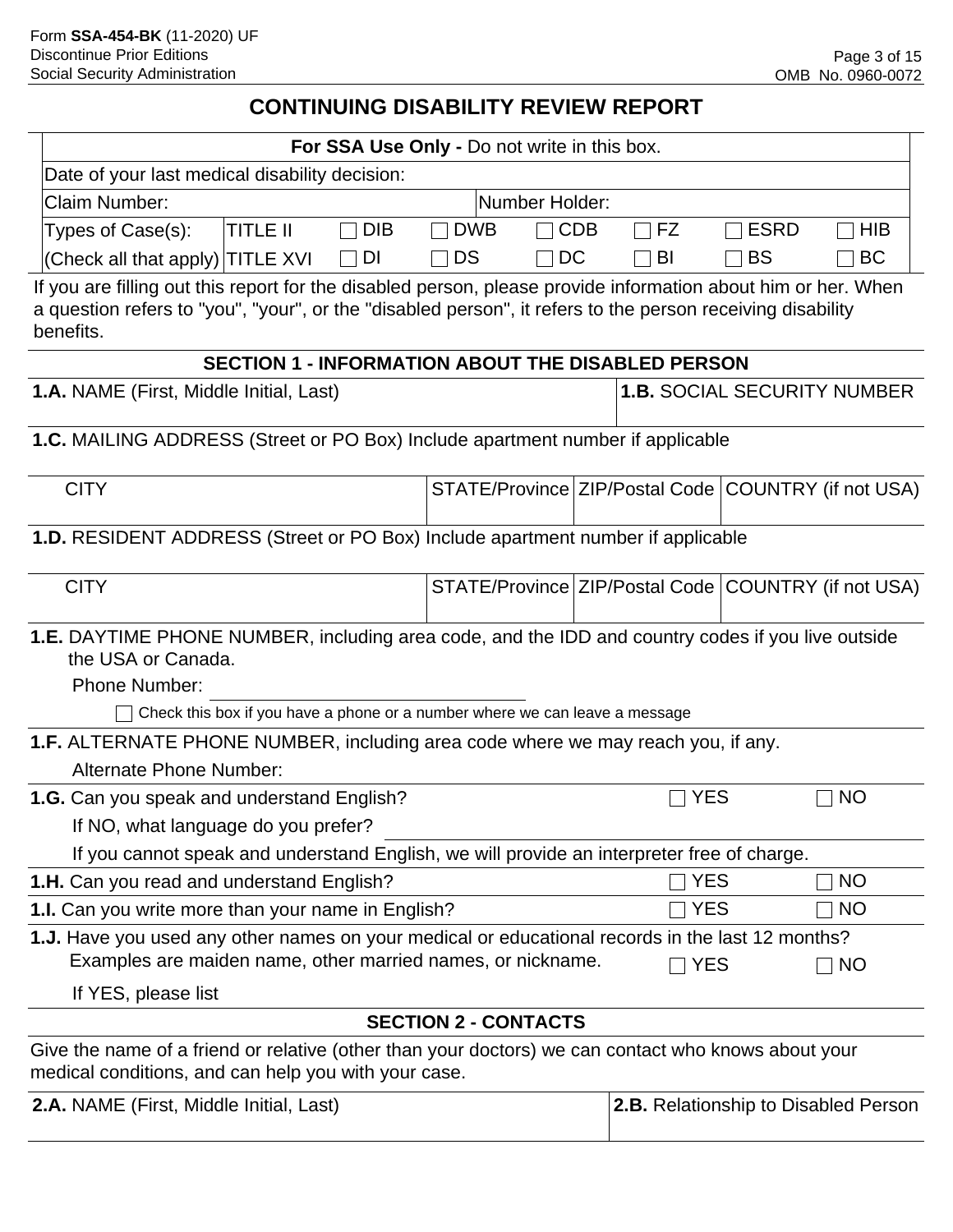## **SECTION 2 - CONTACTS (Continued)**

## **2.C.** MAILING ADDRESS (Street or PO Box) Include apartment number if applicable

|    | <b>CITY</b>                                                                                                                                                                                                                                                                                                                                                                                                                                                                                |           |        |           |              | STATE/Province ZIP/Postal Code COUNTRY (if not USA) |
|----|--------------------------------------------------------------------------------------------------------------------------------------------------------------------------------------------------------------------------------------------------------------------------------------------------------------------------------------------------------------------------------------------------------------------------------------------------------------------------------------------|-----------|--------|-----------|--------------|-----------------------------------------------------|
|    | 2.D. DAYTIME PHONE NUMBER (as described in 1.E. above)                                                                                                                                                                                                                                                                                                                                                                                                                                     |           |        |           |              |                                                     |
|    | 2.E. Can this person speak and understand English?                                                                                                                                                                                                                                                                                                                                                                                                                                         |           |        |           | <b>YES</b>   | <b>NO</b>                                           |
|    | If NO, what language is preferred?                                                                                                                                                                                                                                                                                                                                                                                                                                                         |           |        |           |              |                                                     |
|    | <b>2.F.</b> Who is completing this report?                                                                                                                                                                                                                                                                                                                                                                                                                                                 |           |        |           |              |                                                     |
|    | The disabled person listed in 1.A. (Go to Section 3 - Medical Condition(s))                                                                                                                                                                                                                                                                                                                                                                                                                |           |        |           |              |                                                     |
|    | The person listed in 2.A. (Go to Section 3 - Medical Condition(s))                                                                                                                                                                                                                                                                                                                                                                                                                         |           |        |           |              |                                                     |
|    | Someone else (Complete the rest of Section 2 below)                                                                                                                                                                                                                                                                                                                                                                                                                                        |           |        |           |              |                                                     |
|    | 2.G. NAME (First, Middle Initial, Last)                                                                                                                                                                                                                                                                                                                                                                                                                                                    |           |        |           |              | 2.H. Relationship to Disabled Person                |
|    | 2.I. DAYTIME PHONE NUMBER (as described in 1.E. above)                                                                                                                                                                                                                                                                                                                                                                                                                                     |           |        |           |              |                                                     |
|    | 2.J. MAILING ADDRESS (Street or PO Box) Include apartment number if applicable                                                                                                                                                                                                                                                                                                                                                                                                             |           |        |           |              |                                                     |
|    | <b>CITY</b>                                                                                                                                                                                                                                                                                                                                                                                                                                                                                |           |        |           |              | STATE/Province ZIP/Postal Code COUNTRY (if not USA) |
|    | <b>SECTION 3 - MEDICAL CONDITION(S)</b>                                                                                                                                                                                                                                                                                                                                                                                                                                                    |           |        |           |              |                                                     |
|    | <b>3.A.</b> If you are an adult (age 18 or older), list the physical and/or mental condition(s) (including emotional or<br>learning problems) that limit your ability to work. If you are completing this report for a child (under age<br>18), list the physical and/or mental condition(s) (including emotional and learning problems) that limit<br>the child's ability to do the same things as other children the same age. List each physical and/or<br>mental condition separately. |           |        |           |              |                                                     |
| 1. |                                                                                                                                                                                                                                                                                                                                                                                                                                                                                            |           |        |           |              |                                                     |
| 2. |                                                                                                                                                                                                                                                                                                                                                                                                                                                                                            |           |        |           |              |                                                     |
| 3. |                                                                                                                                                                                                                                                                                                                                                                                                                                                                                            |           |        |           |              |                                                     |
| 4. |                                                                                                                                                                                                                                                                                                                                                                                                                                                                                            |           |        |           |              |                                                     |
|    | If you need more space go to Section 11 - Remarks                                                                                                                                                                                                                                                                                                                                                                                                                                          |           |        |           |              |                                                     |
|    | 3.B. What is your height without shoes?                                                                                                                                                                                                                                                                                                                                                                                                                                                    |           |        | <b>OR</b> |              |                                                     |
|    |                                                                                                                                                                                                                                                                                                                                                                                                                                                                                            | feet      | inches |           |              | centimeters (if outside USA)                        |
|    | 3.C. What is your weight without shoes?                                                                                                                                                                                                                                                                                                                                                                                                                                                    |           |        | <b>OR</b> |              |                                                     |
|    |                                                                                                                                                                                                                                                                                                                                                                                                                                                                                            |           | pounds |           |              | kilograms (if outside USA)                          |
|    | 3.D. Do you use an assistive device (for example: eye glasses, hearing aids, braces, canes, crutch(es),<br>walker, wheelchair, service animal?                                                                                                                                                                                                                                                                                                                                             |           |        |           |              |                                                     |
|    | Always                                                                                                                                                                                                                                                                                                                                                                                                                                                                                     | Sometimes |        |           | <b>Never</b> |                                                     |
|    | If ALWAYS OR SOMETIMES, please describe what kind, when, and how you use it.                                                                                                                                                                                                                                                                                                                                                                                                               |           |        |           |              |                                                     |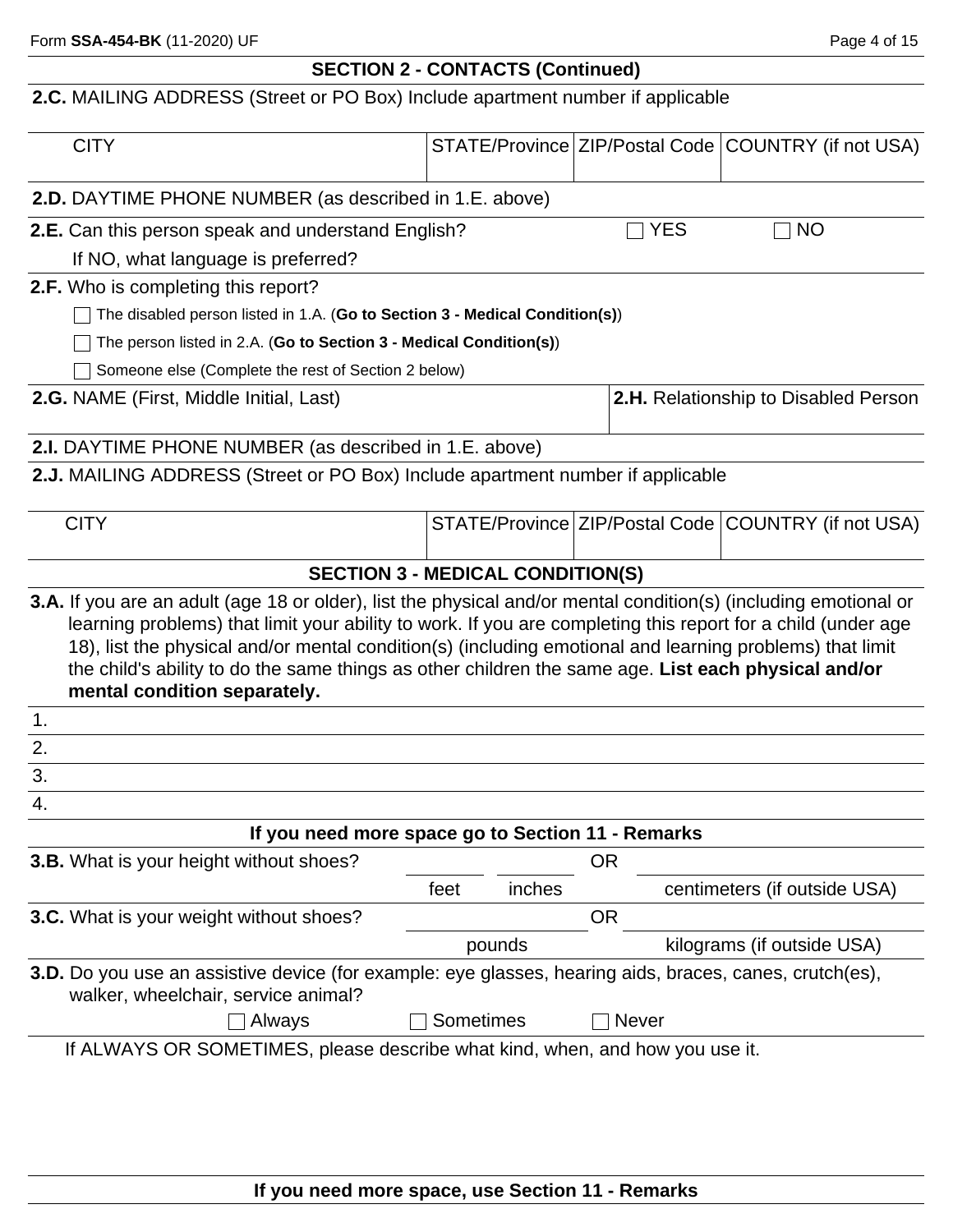#### **SECTION 4 - MEDICAL TREATMENT**

**Within the last 12 months**, have you seen a doctor or other health care professional, or received treatment at a hospital or clinic, or do you have a future appointment scheduled:

| 4.A. For any physical conditions? | $\Box$ YES | $\Box$ NO |
|-----------------------------------|------------|-----------|
|-----------------------------------|------------|-----------|

**4.B.** For any **mental** condition(s) (including emotional or learning problems)?

 $\Box$  YES  $\Box$  NO

#### **If you answered "NO" to both 4.A. and 4.B., go to Section 5 - Medicines on page 11**

**4.C.** Tell us who may have medical records covering **the last 12 months** about any of your physical or mental condition(s) (including emotional or learning problems). This includes doctors' offices, hospitals (including emergency room visits), clinics, and other health care facilities. Tell us about your next appointment, if you have one scheduled.

| INAME OF HEALTHCARE PROFESSIONAL THAT |
|---------------------------------------|
| TREATED YOU                           |
|                                       |

### **ALL OF THE QUESTIONS ON THIS PAGE REFER TO THE HEALTH CARE PROFESSIONAL ABOVE**

PHONE NUMBER **PHONE NUMBER PATIENT ID#** *(if known)* 

#### MAILING ADDRESS

| <b>CITY</b> |  | STATE/Province ZIP/Postal Code COUNTRY (if not USA) |
|-------------|--|-----------------------------------------------------|
|             |  |                                                     |

#### **Dates of Treatment** (within the last 12 months)

| 1. Office, Clinic, or Outpatient<br>visits | 2. Emergency Room Visits<br>List the most recent date $ 3$ . Overnight Hospital Stays<br>first |            |          |
|--------------------------------------------|------------------------------------------------------------------------------------------------|------------|----------|
| <b>First visit</b>                         | Α.                                                                                             | A. Date in | Date out |
| Last visit                                 | ΪВ.                                                                                            | B. Date in | Date out |
| Next scheduled appointment<br>(if any)     | ľС.                                                                                            | C. Date in | Date out |

What medical conditions were treated or evaluated?

What treatment did you receive for the above conditions? (Do not describe medicines or tests in this box.)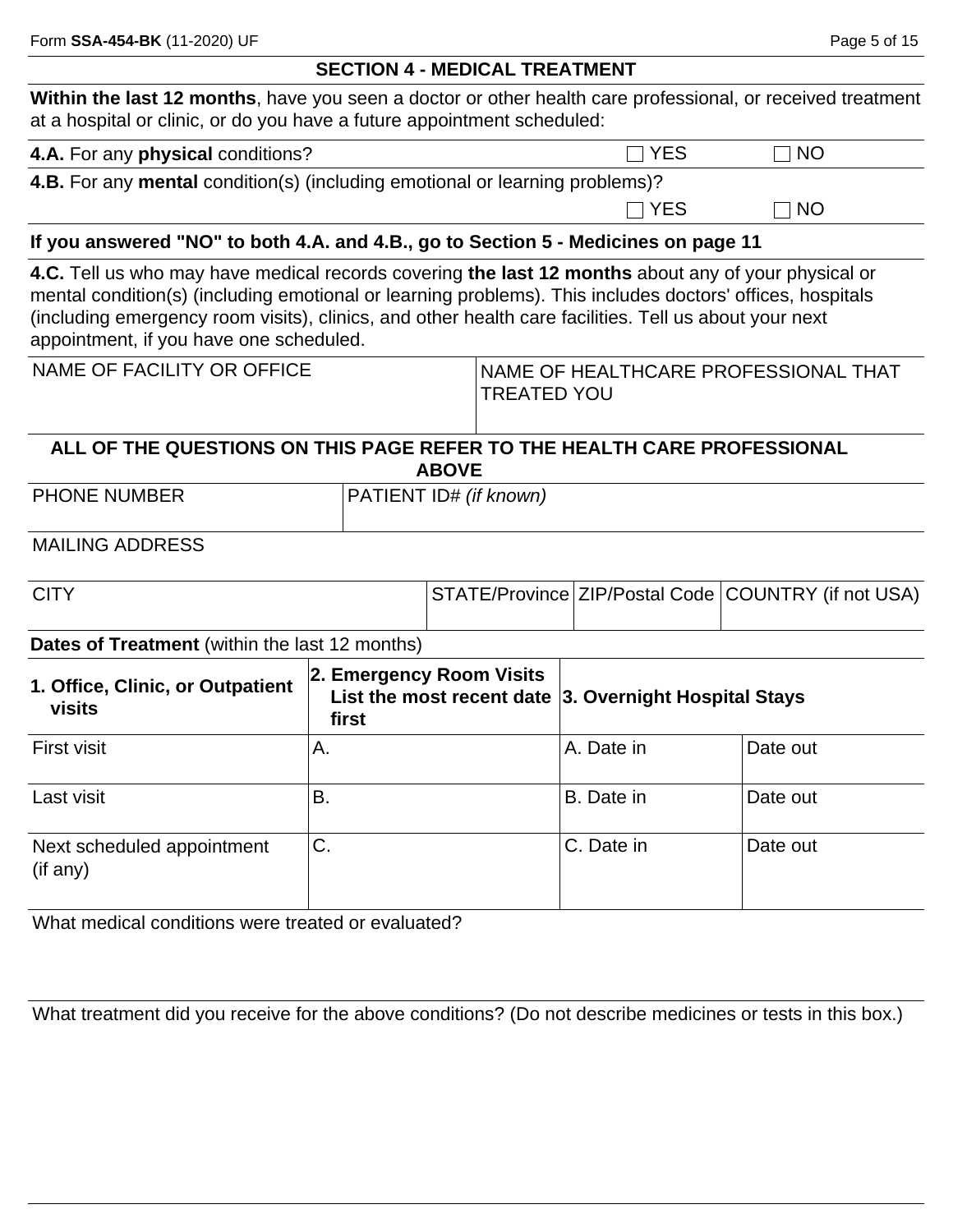Check the boxes below for any tests this provider performed or sent you to **within the last 12 months**, or has scheduled you to take. Please give the dates for past and future tests. If you need to list more tests, use **Section 11 - Remarks**.

**Check this box if no tests by this provider or at this facility.**

| <b>KIND OF TEST</b>            | DATES OF TEST(S) | <b>KIND OF TEST</b>          | DATES OF TEST(S) |
|--------------------------------|------------------|------------------------------|------------------|
| EKG (heart test)               |                  | EEG (brain wave test)        |                  |
| Treadmill (exercise test)      |                  | <b>HIV Test</b>              |                  |
| <b>Cardiac Catheterization</b> |                  | Blood Test (not HIV)         |                  |
| Biopsy (list body part)        |                  | X-Ray (list body part)       |                  |
|                                |                  |                              |                  |
| Hearing test                   |                  | MRI/CT Scan (list body part) |                  |
| Speech/Language Test           |                  |                              |                  |
| <b>Vision Test</b>             |                  | Other                        |                  |
| <b>Breathing test</b>          |                  |                              |                  |

**If you do not have any more doctors or hospitals to describe, go to Section 5 - Medicines on page 11.**

**4.D.** Tell us who may have medical records covering **the last 12 months** about any of your physical or mental condition(s) (including emotional or learning problems). This includes doctors' offices, hospitals (including emergency room visits), clinics, and other health care facilities. Tell us about your next appointment, if you have one scheduled.

| NAME OF FACILITY OR OFFICE | NAME OF HEALTHCARE PROFESSIONAL THAT<br><b>TREATED YOU</b>                              |  |
|----------------------------|-----------------------------------------------------------------------------------------|--|
|                            | ALL OF THE QUESTIONS ON THIS PAGE REFER TO THE HEALTH CARE PROFESSIONAL<br><b>ABOVE</b> |  |
| <b>PHONE NUMBER</b>        | PATIENT ID# (if known)                                                                  |  |

MAILING ADDRESS

| <b>CITY</b> |  | STATE/Province ZIP/Postal Code COUNTRY (if not USA) |
|-------------|--|-----------------------------------------------------|
|             |  |                                                     |

#### **Dates of Treatment** (within the last 12 months)

| 1. Office, Clinic, or Outpatient<br>visits   | 2. Emergency Room Visits<br>List the most recent date $ 3$ . Overnight Hospital Stays<br>first |            |          |
|----------------------------------------------|------------------------------------------------------------------------------------------------|------------|----------|
| <b>First visit</b>                           | А.                                                                                             | A. Date in | Date out |
| Last visit                                   | В.                                                                                             | B. Date in | Date out |
| Next scheduled appointment<br>$($ if any $)$ | ÌС.                                                                                            | C. Date in | Date out |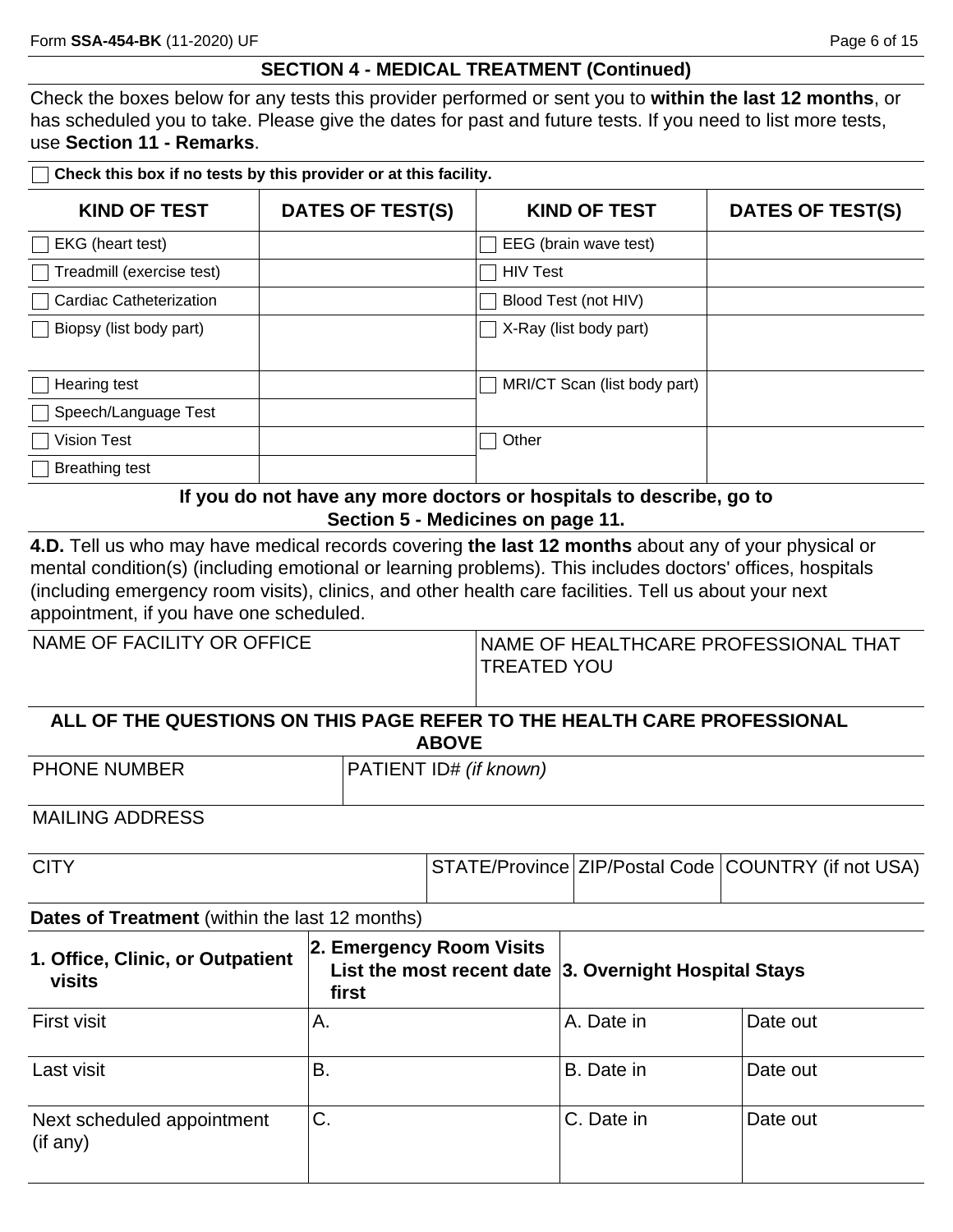What medical conditions were treated or evaluated?

What treatment did you receive for the above conditions? (Do not describe medicines or tests in this box.)

Check the boxes below for any tests this provider performed or sent you to **within the last 12 months**, or has scheduled you to take. Please give the dates for past and future tests. If you need to list more tests, use **Section 11 - Remarks**.

**Check this box if no tests by this provider or at this facility.**

| <b>KIND OF TEST</b>            | <b>DATES OF TEST(S)</b> | <b>KIND OF TEST</b>          | DATES OF TEST(S) |
|--------------------------------|-------------------------|------------------------------|------------------|
| EKG (heart test)               |                         | EEG (brain wave test)        |                  |
| Treadmill (exercise test)      |                         | <b>HIV Test</b>              |                  |
| <b>Cardiac Catheterization</b> |                         | Blood Test (not HIV)         |                  |
| Biopsy (list body part)        |                         | X-Ray (list body part)       |                  |
|                                |                         |                              |                  |
| Hearing test                   |                         | MRI/CT Scan (list body part) |                  |
| Speech/Language Test           |                         |                              |                  |
| <b>Vision Test</b>             |                         | Other                        |                  |
| <b>Breathing test</b>          |                         |                              |                  |

**If you do not have any more doctors or hospitals to describe, go to Section 5 - Medicines on page 11.**

**4.E.** Tell us who may have medical records covering **the last 12 months** about any of your physical or mental condition(s) (including emotional or learning problems). This includes doctors' offices, hospitals (including emergency room visits), clinics, and other health care facilities. Tell us about your next appointment, if you have one scheduled.

| NAME OF FACILITY OR OFFICE | <b>INAME OF HEALTHCARE PROFESSIONAL THAT</b> |
|----------------------------|----------------------------------------------|
|                            | TREATED YOU                                  |
|                            |                                              |

#### **ALL OF THE QUESTIONS ON THIS PAGE REFER TO THE HEALTH CARE PROFESSIONAL ABOVE**

| <b>PHONE NUMBER</b> | $\cdots$<br>own)<br>.U#<br>N. |
|---------------------|-------------------------------|
|                     |                               |

### MAILING ADDRESS

| <b>CITY</b> |  | STATE/Province ZIP/Postal Code COUNTRY (if not USA) |
|-------------|--|-----------------------------------------------------|
|             |  |                                                     |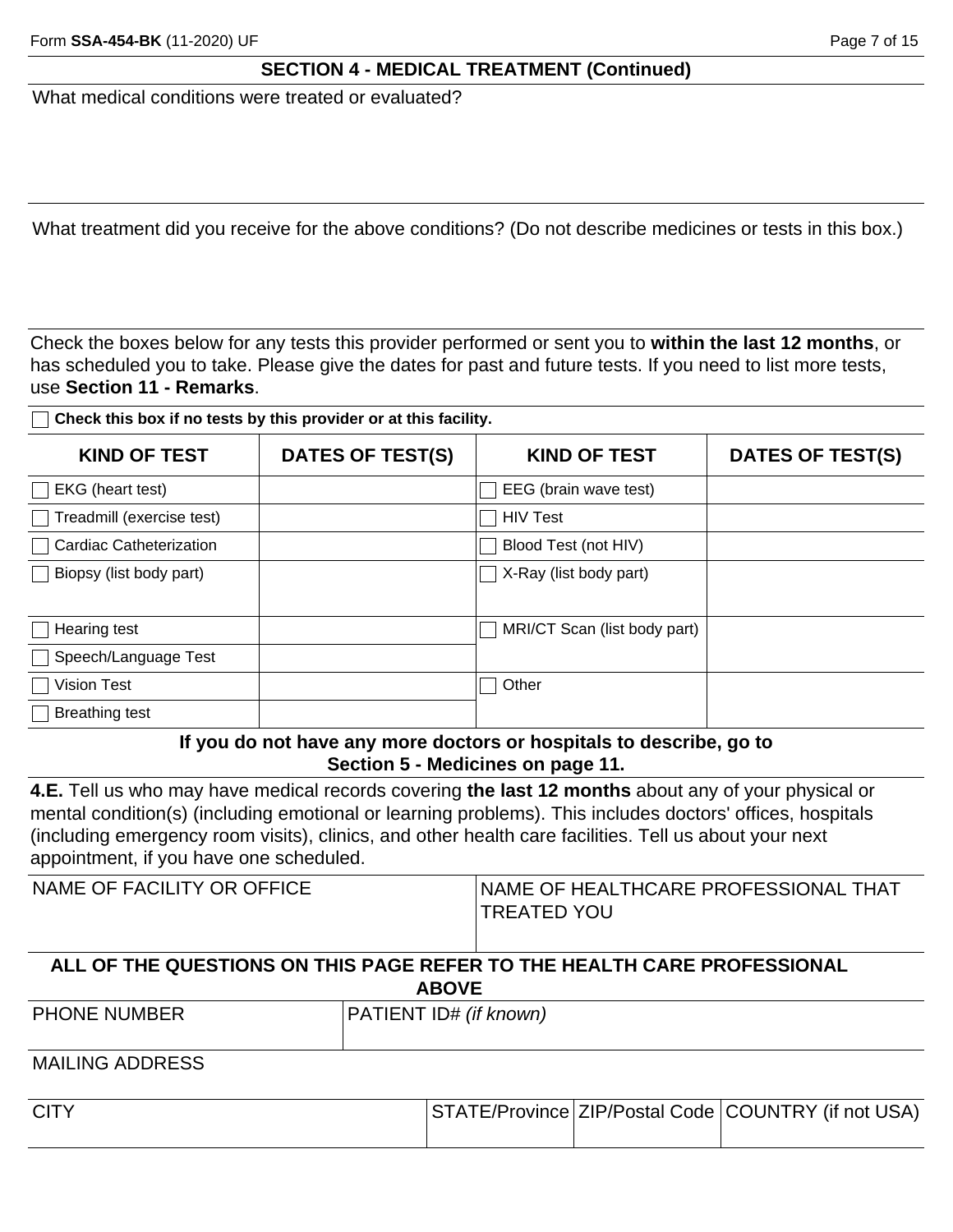| <b>Dates of Treatment</b> (within the last 12 months) |  |  |
|-------------------------------------------------------|--|--|
|-------------------------------------------------------|--|--|

| 1. Office, Clinic, or Outpatient<br><b>visits</b> | 2. Emergency Room Visits<br>List the most recent date $ 3$ . Overnight Hospital Stays<br>first |            |          |
|---------------------------------------------------|------------------------------------------------------------------------------------------------|------------|----------|
| <b>First visit</b>                                | Α.                                                                                             | A. Date in | Date out |
| Last visit                                        | ΪВ.                                                                                            | B. Date in | Date out |
| Next scheduled appointment<br>$($ if any $)$      | 'С.                                                                                            | C. Date in | Date out |

What medical conditions were treated or evaluated?

What treatment did you receive for the above conditions? (Do not describe medicines or tests in this box.)

Check the boxes below for any tests this provider performed or sent you to **within the last 12 months**, or has scheduled you to take. Please give the dates for past and future tests. If you need to list more tests, use **Section 11 - Remarks**.

**Check this box if no tests by this provider or at this facility.**

| <b>KIND OF TEST</b>            | <b>DATES OF TEST(S)</b> | <b>KIND OF TEST</b>          | DATES OF TEST(S) |
|--------------------------------|-------------------------|------------------------------|------------------|
| EKG (heart test)               |                         | EEG (brain wave test)        |                  |
| Treadmill (exercise test)      |                         | <b>HIV Test</b>              |                  |
| <b>Cardiac Catheterization</b> |                         | Blood Test (not HIV)         |                  |
| Biopsy (list body part)        |                         | X-Ray (list body part)       |                  |
| Hearing test                   |                         | MRI/CT Scan (list body part) |                  |
| Speech/Language Test           |                         |                              |                  |
| Vision Test                    |                         | Other                        |                  |
| <b>Breathing test</b>          |                         |                              |                  |

**If you do not have any more doctors or hospitals to describe, go to Section 5 - Medicines on page 11.**

**4.F.** Tell us who may have medical records covering **the last 12 months** about any of your physical or mental condition(s) (including emotional or learning problems). This includes doctors' offices, hospitals (including emergency room visits), clinics, and other health care facilities. Tell us about your next appointment, if you have one scheduled.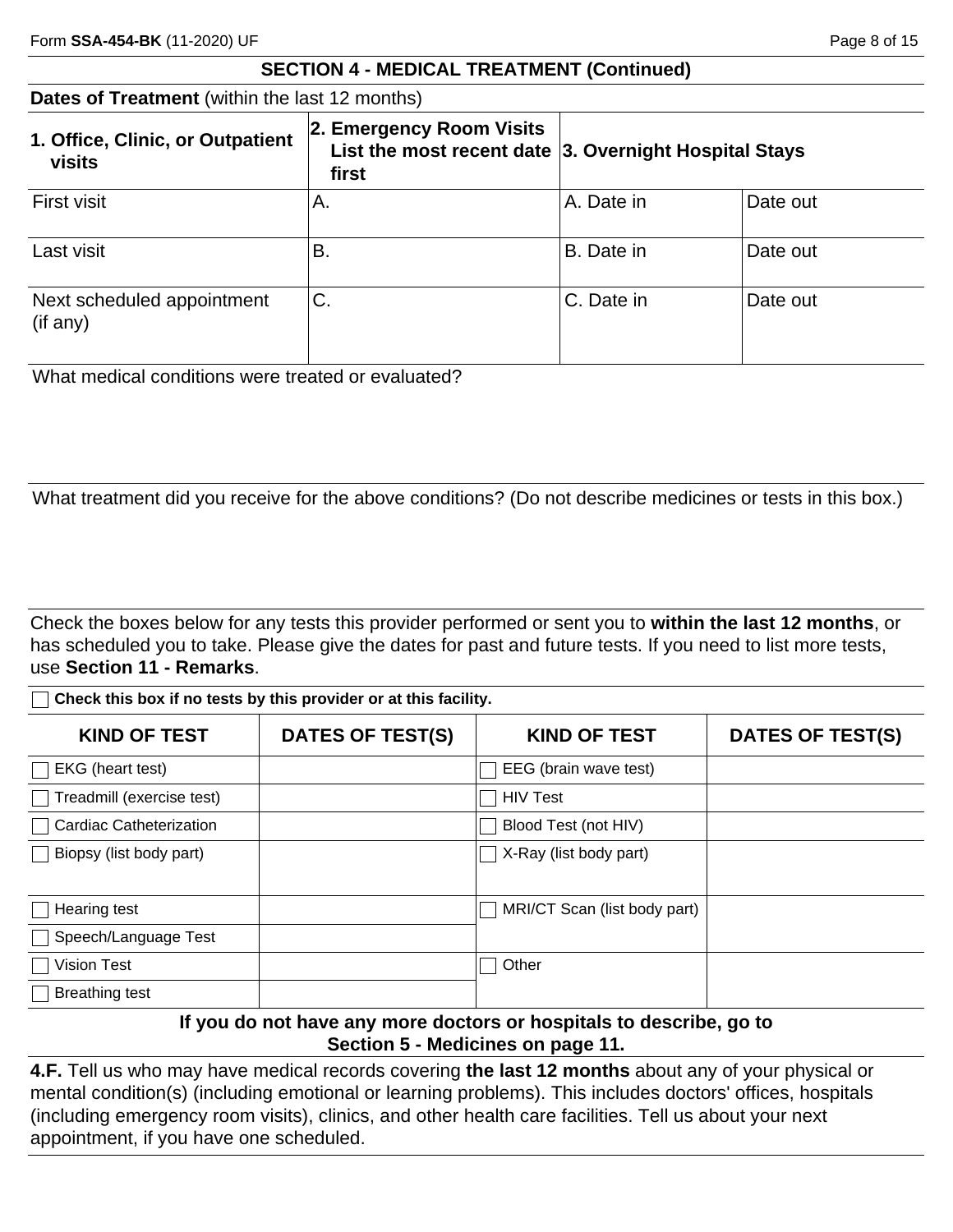Form **SSA-454-BK** (11-2020) UF **Page 9 of 15** 

|                                                                         |           |  |                          |  | <b>SECTION 4 - MEDICAL TREATMENT (Continued)</b>          |          |
|-------------------------------------------------------------------------|-----------|--|--------------------------|--|-----------------------------------------------------------|----------|
| NAME OF FACILITY OR OFFICE                                              |           |  | <b>TREATED YOU</b>       |  | NAME OF HEALTHCARE PROFESSIONAL THAT                      |          |
| ALL OF THE QUESTIONS ON THIS PAGE REFER TO THE HEALTH CARE PROFESSIONAL |           |  | <b>ABOVE</b>             |  |                                                           |          |
| PHONE NUMBER                                                            |           |  | PATIENT ID# (if known)   |  |                                                           |          |
| <b>MAILING ADDRESS</b>                                                  |           |  |                          |  |                                                           |          |
| <b>CITY</b>                                                             |           |  |                          |  | STATE/Province ZIP/Postal Code COUNTRY (if not USA)       |          |
| Dates of Treatment (within the last 12 months)                          |           |  |                          |  |                                                           |          |
| 1. Office, Clinic, or Outpatient<br>visits                              | first     |  | 2. Emergency Room Visits |  | List the most recent date $ 3$ . Overnight Hospital Stays |          |
| <b>First visit</b>                                                      | А.        |  |                          |  | A. Date in                                                | Date out |
| Last visit                                                              | <b>B.</b> |  |                          |  | B. Date in                                                | Date out |
| Next scheduled appointment<br>$($ if any $)$                            | C.        |  |                          |  | C. Date in                                                | Date out |
| What medical conditions were treated or evaluated?                      |           |  |                          |  |                                                           |          |

What treatment did you receive for the above conditions? (Do not describe medicines or tests in this box.)

Check the boxes below for any tests this provider performed or sent you to **within the last 12 months**, or has scheduled you to take. Please give the dates for past and future tests. If you need to list more tests, use **Section 11 - Remarks**.

**Check this box if no tests by this provider or at this facility.**

| <b>KIND OF TEST</b>                  | <b>DATES OF TEST(S)</b> | <b>KIND OF TEST</b>          | DATES OF TEST(S) |
|--------------------------------------|-------------------------|------------------------------|------------------|
| $\Box$ EKG (heart test)              |                         | EEG (brain wave test)        |                  |
| Treadmill (exercise test)            |                         | <b>HIV Test</b>              |                  |
| Cardiac Catheterization              |                         | Blood Test (not HIV)         |                  |
| Biopsy (list body part)              |                         | X-Ray (list body part)       |                  |
| $\Box$ Hearing test                  |                         | MRI/CT Scan (list body part) |                  |
| □ Speech/Language Test               |                         |                              |                  |
| $\overline{\phantom{a}}$ Vision Test |                         | Other                        |                  |
| <b>Breathing test</b>                |                         |                              |                  |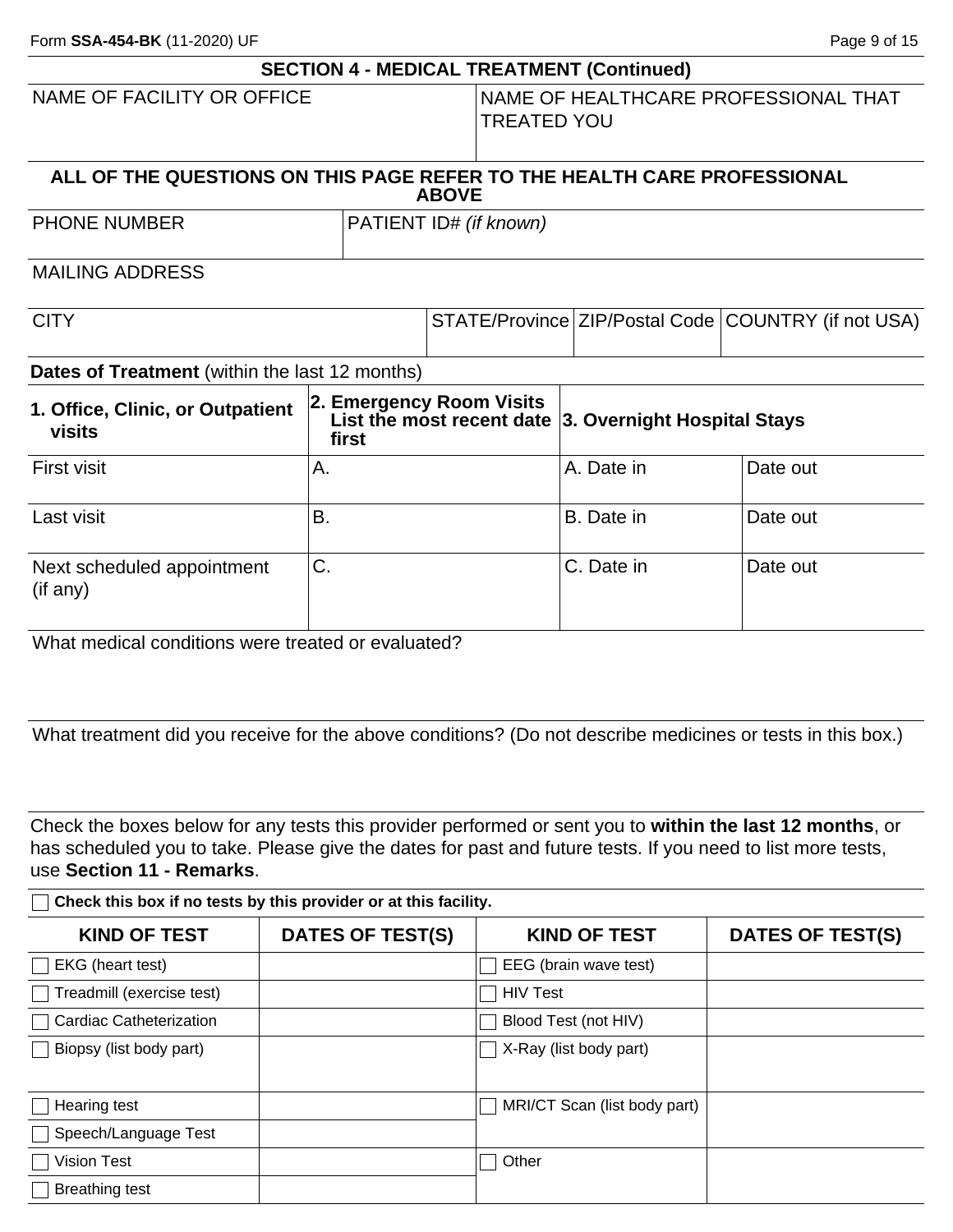### **If you do not have any more doctors or hospitals to describe, go to Section 5 - Medicines on page 11.**

**4.G.** Tell us who may have medical records covering **the last 12 months** about any of your physical or mental condition(s) (including emotional or learning problems). This includes doctors' offices, hospitals (including emergency room visits), clinics, and other health care facilities. Tell us about your next appointment, if you have one scheduled.

| NAME OF FACILITY OR OFFICE                                              | <b>INAME OF HEALTHCARE PROFESSIONAL THAT</b><br><b>TREATED YOU</b> |  |
|-------------------------------------------------------------------------|--------------------------------------------------------------------|--|
| ALL OF THE OUFOTIONS ON THIS BAGE BEEFS TO THE HEALTH GABE BROEFSSIONAL |                                                                    |  |

| ______________<br>.                                                     |  |  |
|-------------------------------------------------------------------------|--|--|
| <b>ABOVE</b>                                                            |  |  |
| ALL OF THE QUESTIONS ON THIS PAGE REFER TO THE HEALTH CARE PROFESSIONAL |  |  |

PHONE NUMBER **PHONE ID#** *(if known)* 

MAILING ADDRESS

| <b>CITY</b> |  | STATE/Province ZIP/Postal Code COUNTRY (if not USA) |
|-------------|--|-----------------------------------------------------|
|             |  |                                                     |

#### **Dates of Treatment** (within the last 12 months)

| 1. Office, Clinic, or Outpatient<br>visits    | 2. Emergency Room Visits<br>List the most recent date $ 3$ . Overnight Hospital Stays<br>first |            |          |
|-----------------------------------------------|------------------------------------------------------------------------------------------------|------------|----------|
| <b>First visit</b>                            | Α.                                                                                             | A. Date in | Date out |
| Last visit                                    | В.                                                                                             | B. Date in | Date out |
| <b>Next Scheduled Appointment</b><br>(if any) | 'C.                                                                                            | C. Date in | Date out |

What medical conditions were treated or evaluated?

What treatment did you receive for the above conditions? (Do not describe medicines or tests in this box.)

Check the boxes below for any tests this provider performed or sent you to **within the last 12 months**, or has scheduled you to take. Please give the dates for past and future tests. If you need to list more tests, use **Section 11 - Remarks**.

**Check this box if no tests by this provider or at this facility.**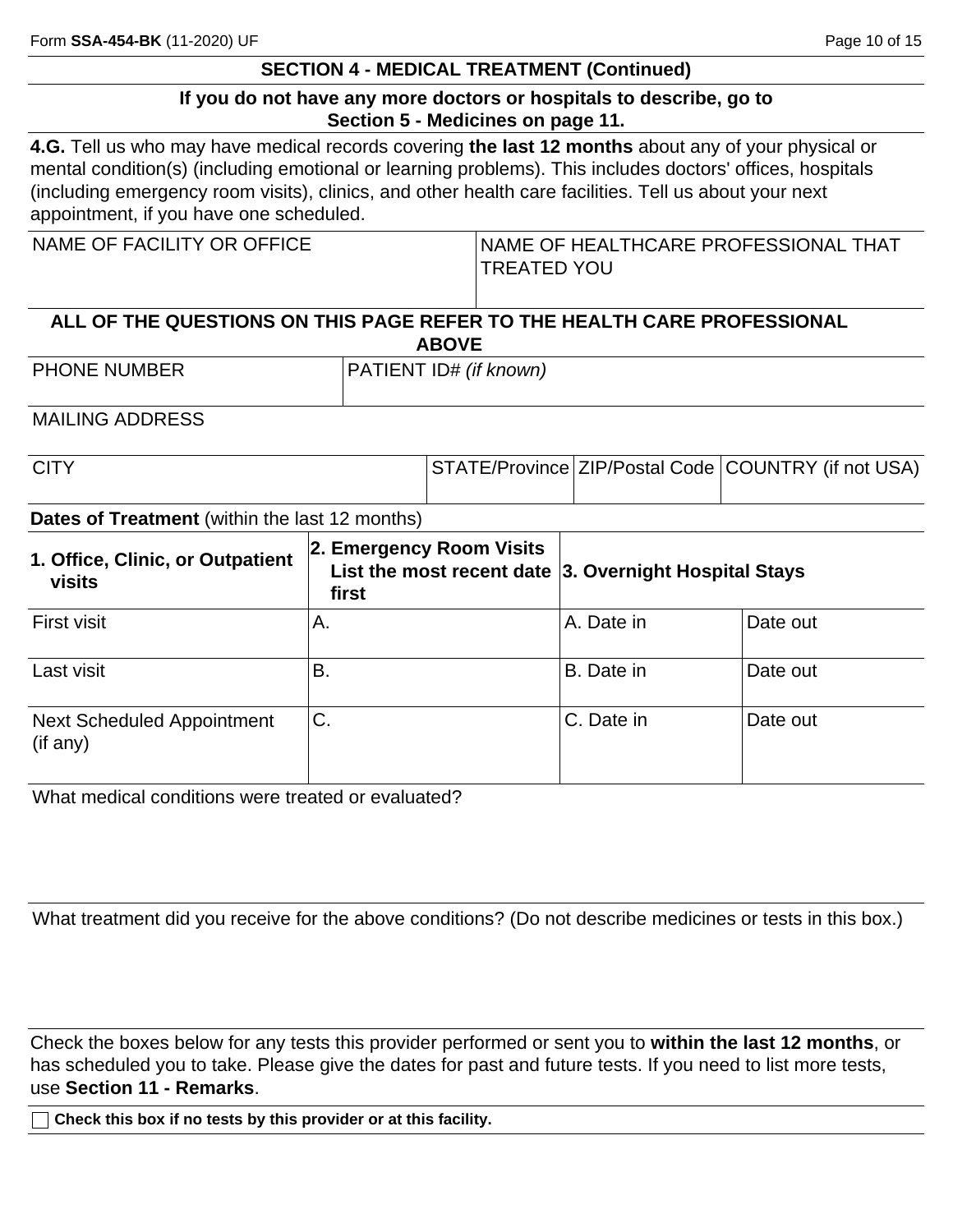| <b>KIND OF TEST</b>            | <b>DATES OF TEST(S)</b> | <b>KIND OF TEST</b>           | <b>DATES OF TEST(S)</b> |
|--------------------------------|-------------------------|-------------------------------|-------------------------|
| EKG (heart test)               |                         | EEG (brain wave test)         |                         |
| Treadmill (exercise test)      |                         | <b>HIV Test</b>               |                         |
| <b>Cardiac Catheterization</b> |                         | Blood Test (not HIV)          |                         |
| Biopsy (list body part)        |                         | $\Box$ X-Ray (list body part) |                         |
| Hearing test                   |                         | MRI/CT Scan (list body part)  |                         |
| Speech/Language Test           |                         |                               |                         |
| Vision Test                    |                         | Other                         |                         |
| Breathing test                 |                         |                               |                         |

### **If you need to list more doctors or hospitals use Section 11 - Remarks and give the same detailed information as above for each one you list.**

#### **SECTION 5 - MEDICINES**

**5**. Are you now taking, or have you taken in the last 12 months, any prescription or non-prescription medicines?

□ YES (Complete the following information. Look at your medicine containers, if necessary.)

 $\Box$  NO (Go to section 6 - Other Medical Information on page 12.)

| <b>NAME OF MEDICINE</b> | IF PRESCRIBED,<br><b>GIVE NAME OF DOCTOR</b> | <b>REASON FOR MEDICINE</b> |
|-------------------------|----------------------------------------------|----------------------------|
|                         |                                              |                            |
|                         |                                              |                            |
|                         |                                              |                            |
|                         |                                              |                            |
|                         |                                              |                            |
|                         |                                              |                            |

**If you need to list other medicines use Section 11 - Remarks. If you are under age 18, Skip to Section 11 - Remarks.**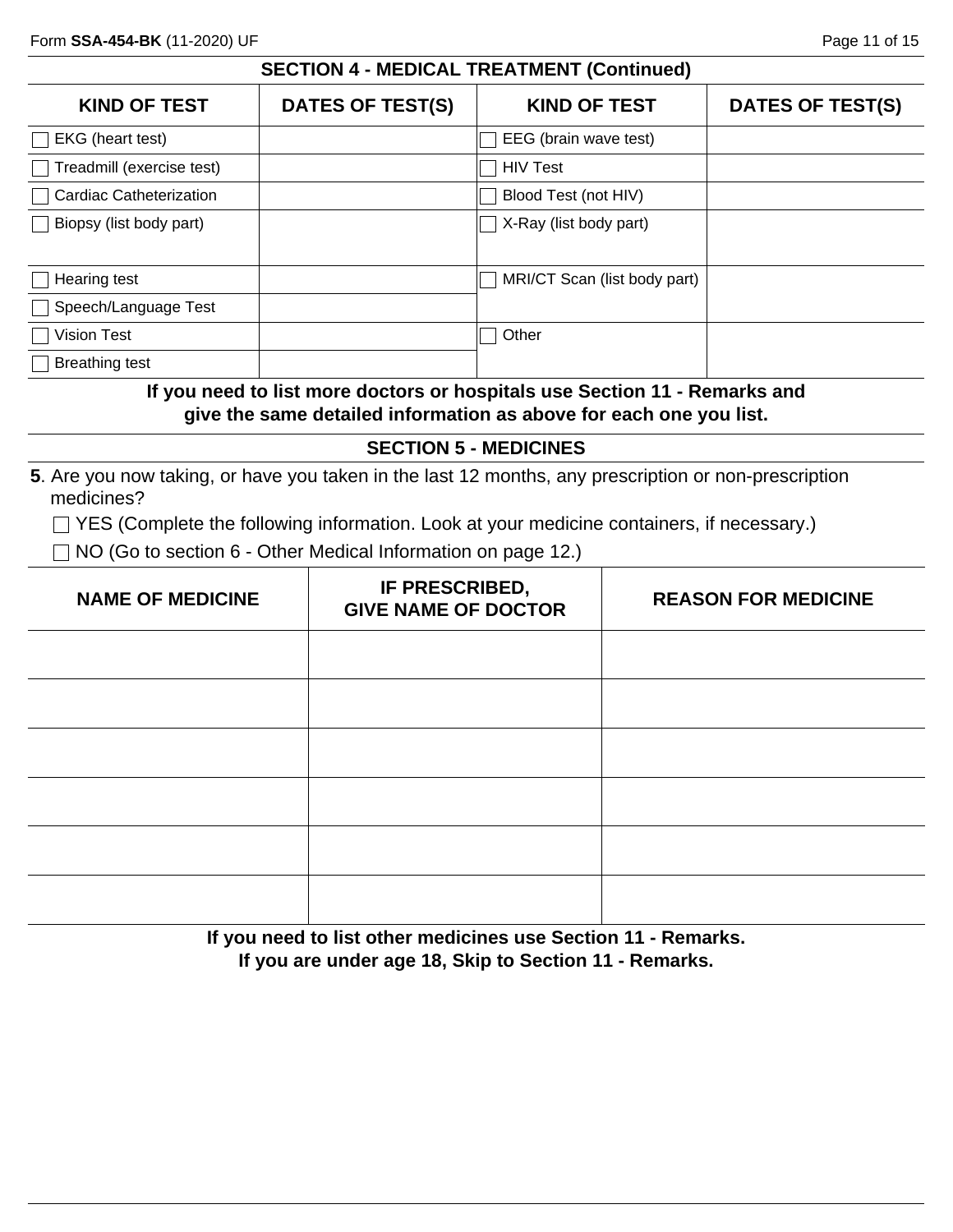### **SECTION 6 - OTHER MEDICAL INFORMATION Complete only if you are age 18 years or older**

**6**. Does anyone else have medical information about your physical or mental condition(s) (including emotional and learning problems) covering the last 12 months, or are you scheduled to see anyone else? (This may include places such as workers' compensation, vocational rehabilitation, insurance companies who have paid you disability benefits, prisons, attorneys, social service agencies and welfare agencies.)

□ YES (Complete the following information.)

### NO (Go to **SECTION 7 - Education and Training**.)

NAME OR ORGANIZATION PHONE NUMBER

MAILING ADDRESS

| <b>CITY</b>                                                                                                                                                                                     |                                                                                             |                                        |  | STATE/Province ZIP/Postal Code COUNTRY (if not USA)      |  |  |
|-------------------------------------------------------------------------------------------------------------------------------------------------------------------------------------------------|---------------------------------------------------------------------------------------------|----------------------------------------|--|----------------------------------------------------------|--|--|
| NAME OF CONTACT PERSON                                                                                                                                                                          |                                                                                             |                                        |  | CLAIM NUMBER (if any)                                    |  |  |
| Date First Contact (in last 12 months) Date Last Contact (in last 12 months)                                                                                                                    |                                                                                             |                                        |  | Date Next Contact (if any)                               |  |  |
| Reason(s) for Contacts                                                                                                                                                                          |                                                                                             |                                        |  |                                                          |  |  |
| If you need to list other people or organizations use Section 11 - Remarks and give the same                                                                                                    | detailed information as above for each one you list.                                        |                                        |  |                                                          |  |  |
|                                                                                                                                                                                                 | <b>SECTION 7 - EDUCATION AND TRAINING</b><br>Complete only if you are age 18 years or older |                                        |  |                                                          |  |  |
| 7.A. Have you received any education since your last disability decision? (See date at top of Page 3.)<br>YES (Complete the information below.)                                                 |                                                                                             | NO (Go to question <b>7.B.</b> below.) |  |                                                          |  |  |
| <b>NAME OF SCHOOL</b>                                                                                                                                                                           | DATES OF ATTENDANCE (MM/YYYY)                                                               |                                        |  |                                                          |  |  |
|                                                                                                                                                                                                 | From                                                                                        |                                        |  |                                                          |  |  |
| <b>MAILING ADDRESS</b>                                                                                                                                                                          |                                                                                             |                                        |  |                                                          |  |  |
| <b>CITY</b>                                                                                                                                                                                     |                                                                                             |                                        |  | STATE/Province ZIP/Postal Code COUNTRY (if not USA)      |  |  |
| <b>TYPE OF PROGRAM/DEGREE</b>                                                                                                                                                                   |                                                                                             |                                        |  | Date Completed (or scheduled<br>to be completed) MM/YYYY |  |  |
| 7.B. Have you received any type of specialized job, trade, or vocational training since your last disability<br>decision? (See date at top of Page 3.)<br>YES (Complete the information below.) | <b>NO</b>                                                                                   |                                        |  |                                                          |  |  |
| NAME OF TRAINING FACILITY                                                                                                                                                                       |                                                                                             |                                        |  | <b>PHONE NUMBER</b>                                      |  |  |
| <b>MAILING ADDRESS</b>                                                                                                                                                                          |                                                                                             |                                        |  |                                                          |  |  |
| <b>CITY</b>                                                                                                                                                                                     |                                                                                             |                                        |  | STATE/Province ZIP/Postal Code COUNTRY (if not USA)      |  |  |
| <b>TYPE OF PROGRAM</b>                                                                                                                                                                          |                                                                                             |                                        |  | Date Completed (or scheduled<br>to be completed) MM/YYYY |  |  |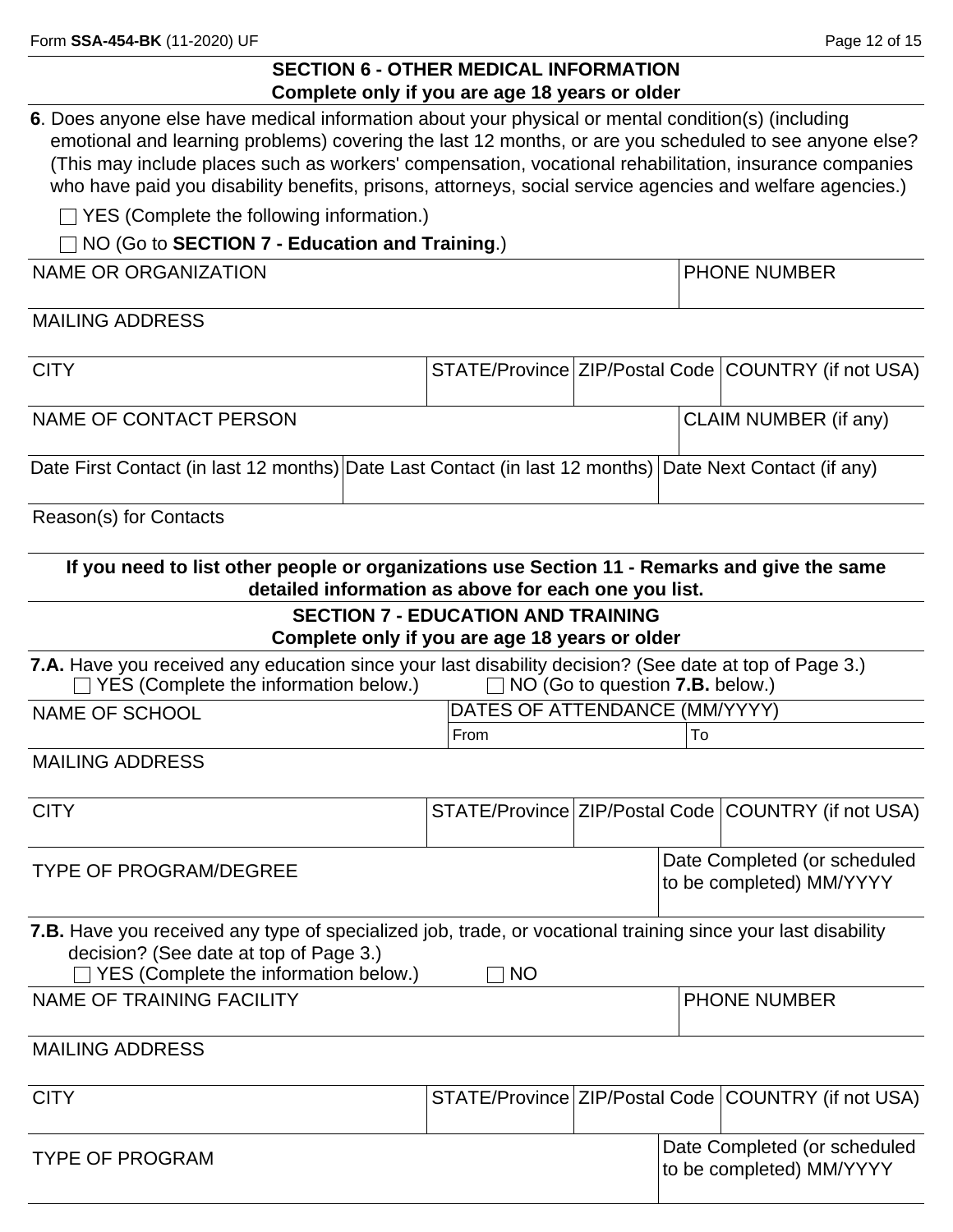| 7.C. What written language do you use every day in most situations (at home, work, school, in community,<br>$etc.$ )?             |            |      |
|-----------------------------------------------------------------------------------------------------------------------------------|------------|------|
| 7.D. In the language you identified in 7.C., can you read a simple message, such as a shopping list or short<br>and simple notes? | $\Box$ YES | ∏ NO |
| 7.E. In the language you identified in <b>7.C.</b> , can you write a simple message, such as a shopping list or short             |            |      |

and simple notes?  $\Box$  YES  $\Box$  NO

**If you need to list other education information or training facilities use Section 11 - Remarks and give the same detailed information as above.**

### **SECTION 8 - VOCATIONAL REHABILITATION, EMPLOYMENT, OR OTHER SUPPORT SERVICES Complete only if you are age 18 years or older.**

**8.A. Since the date of your last medical disability decision** (see date on top of Page 3), have you participated, or are you participating, in:

• an individualized work plan with an employment network under the Ticket to Work Program;

- an individualized plan for employment with a vocational rehabilitation agency or any other organization;
- a Plan to Achieve Self-Support (PASS);
- an Individualized Education Program (IEP) through a school (if a student age 18-21); or
- any program providing vocational rehabilitation, employment services, or other support services to help you go to work?

□ YES (Complete the information below.) □ NO (Go to **Section 9 - Daily Activities**)

If YES, what year did you last attend any school?

NAME OF ORGANIZATION OR SCHOOL

NAME OF COUNSELOR, INSTRUCTOR OR JOB COACH PHONE NUMBER

MAILING ADDRESS

| <b>CITY</b> |  | STATE/Province ZIP/Postal Code COUNTRY (if not USA) |
|-------------|--|-----------------------------------------------------|
| ----<br>.   |  |                                                     |

**8.B.** When did you start participating in the plan or program?

**8.C.** Are you still participating in the plan or program?

 $\Box$  YES, I am scheduled to complete the plan or program on:

(date to be completed)

 $\Box$  NO, I completed the plan or program on:

(date completed)

 $\Box$  NO, I stopped participating in the plan before completing it because:

**8.D.** What types of services, tests, or evaluations were provided (for example: intelligence or psychological testing, vision or hearing tests, physical exam, work evaluations, or classes?)

> **If you need to list another plan or program use Section 11 - Remarks and give the same detailed information as above**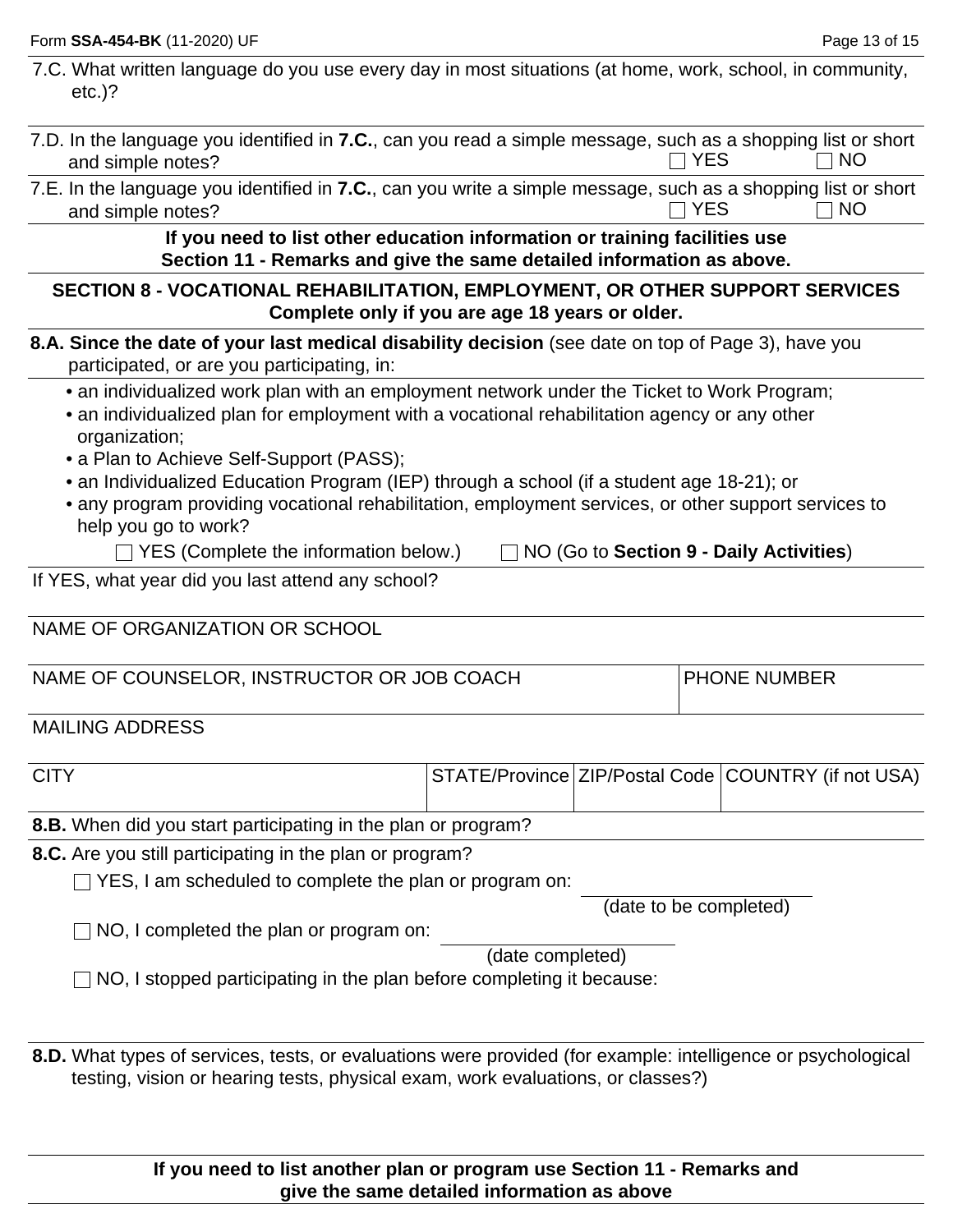### **SECTION 9 - DAILY ACTIVITIES Complete only if you are age 18 years or older.**

| <b>9.A.</b> Describe what you do in a typical day (for example: I get up around 7 A.M., take a shower, eat |  |  |  |  |  |  |
|------------------------------------------------------------------------------------------------------------|--|--|--|--|--|--|
| breakfast, etc.).                                                                                          |  |  |  |  |  |  |

### **If you need more space, go to Section 11 - Remarks**

**9.B.** Do you have hobbies or interests?

 $\Box$  YES  $\Box$  NO

If YES, please describe what they are and how much time you spend doing them.

|                                        |            | 9.C. Do you ever have difficulty doing any of the following? (Please explain any "Yes" answers.) |
|----------------------------------------|------------|--------------------------------------------------------------------------------------------------|
| <b>Dressing</b>                        | <b>YES</b> | <b>NO</b>                                                                                        |
| <b>Bathing</b>                         | <b>YES</b> | <b>NO</b>                                                                                        |
| Caring for hair                        | <b>YES</b> | <b>NO</b>                                                                                        |
| <b>Taking medicines</b>                | <b>YES</b> | <b>NO</b>                                                                                        |
| <b>Preparing Meals</b>                 | <b>YES</b> | <b>NO</b>                                                                                        |
| <b>Feeding Self</b>                    | <b>YES</b> | <b>NO</b>                                                                                        |
| Doing chores (inside/outside house)    | <b>YES</b> | <b>NO</b>                                                                                        |
| Driving or using public transportation | <b>YES</b> | <b>NO</b>                                                                                        |
| Shopping                               | <b>YES</b> | <b>NO</b>                                                                                        |
| Managing money                         | <b>YES</b> | <b>NO</b>                                                                                        |
| Walking                                | <b>YES</b> | <b>NO</b>                                                                                        |
| Standing                               | <b>YES</b> | <b>NO</b>                                                                                        |
| <b>Lifting Objects</b>                 | <b>YES</b> | <b>NO</b>                                                                                        |
| Using arms                             | <b>YES</b> | <b>NO</b>                                                                                        |
| Using hands or fingers                 | <b>YES</b> | <b>NO</b>                                                                                        |
| Sitting                                | <b>YES</b> | <b>NO</b>                                                                                        |
| Seeing, hearing, or speaking           | <b>YES</b> | <b>NO</b>                                                                                        |
| Concentrating                          | YES        | <b>NO</b>                                                                                        |
| Remembering                            | <b>YES</b> | <b>NO</b>                                                                                        |
| Understanding or following directions  | <b>YES</b> | <b>NO</b>                                                                                        |
| <b>Completing tasks</b>                | YES        | <b>NO</b>                                                                                        |
| Getting along with people              | <b>YES</b> | <b>NO</b>                                                                                        |
|                                        |            |                                                                                                  |